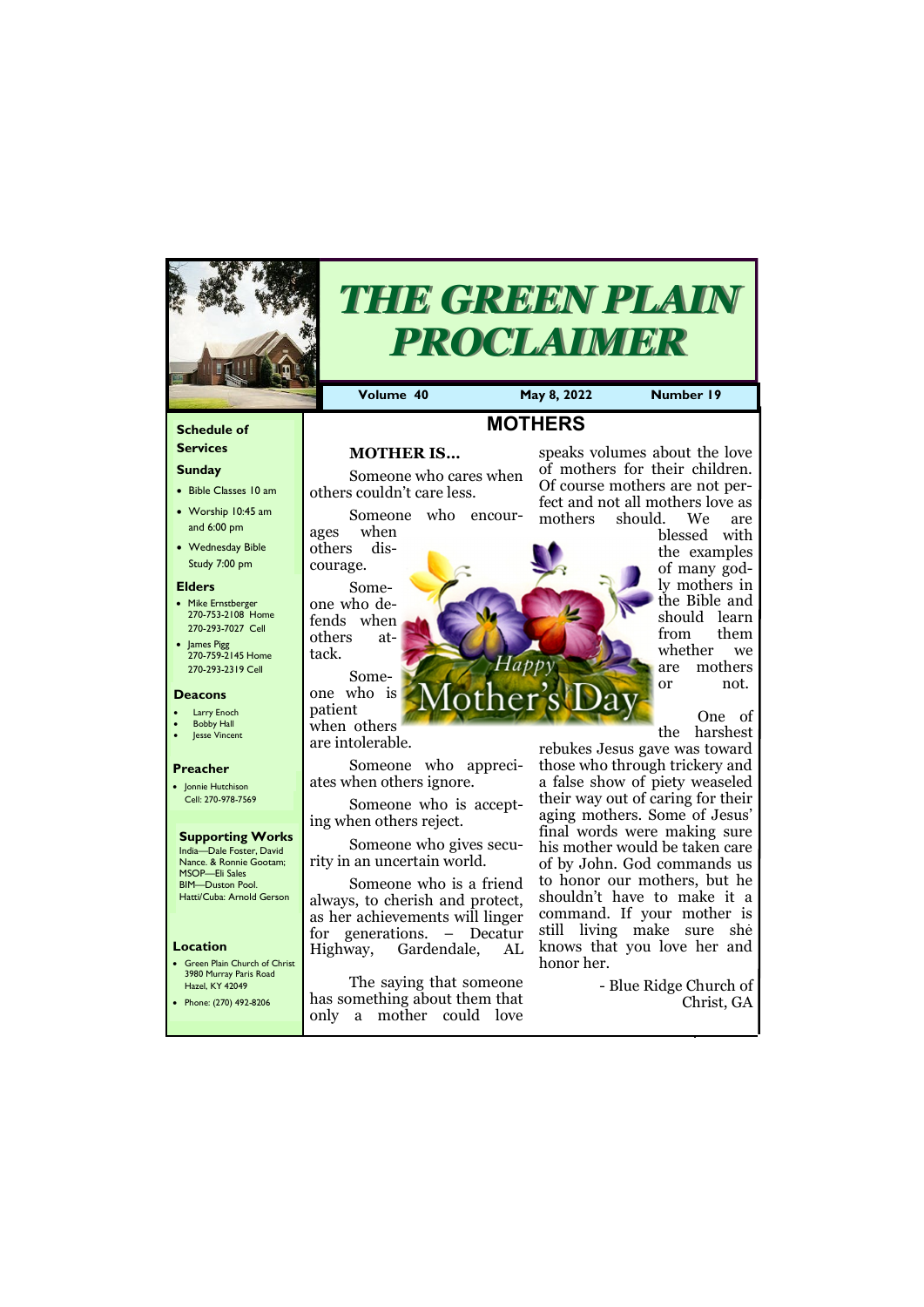### NEWS AND NOTES

*REMEMBER IN PRAYER: Green Plain members*: Peggy Jarvis, Marie Wyatt, Joanne Barnes, Maxine Pool, Jim Fielder, Larry Enoch, Mary and Jim Lowrie, Margorie and Hayes Grady, Jesse and Mary Vincent, Bobby and Sue Hall all need our prayers and encouragement.

*Family and Friends:* Jerry Lovett, Teresa Tacker, Kenneth Mizell, Dale Pentecost, Brett Wyatt, Roger Rhoades, Joel White, Nat and Rita Evans, Larry and Rose Wyatt. Bonnie Byerly, Kenny Arrington and Nick Sudzam.. Please continue to pray for our brethren in Ukraine. Remember those this congregation is supporting in India.

**PANTRY ITEMS May 2022: 1—Pork-n-Beans; 8—Toothbrush; 15—Pickles 22— Mixed Vegetables; 29— Canned Carrots.** Please bring any additional items you wish for the "blessing box" which is located next to the breezeway on the north side of the building.

**May 2022 Birthdays:** 19—Peyton Smith; 27—Ann Thompson; 29—Mary Vincent;

*ENROLL IN A FREE BIBLE CORRECSPONDENCE COURSE. Send your name and complete mailing address and phone number to Green Plain church of Christ 3980 Murray Paris RD Hazel, KY 42049 or email your request to greenplaincoc@gmail.com. You may also enroll on our website.: greenplainchurchofchrist.org***.**

**HOME BIBLE STUDY; We offer a FREE in-home Bible study entitled** *"Back to the Bible*" for anyone who is interested in gaining more knowledge of the Bible. Simply con**tact us to schedule a time for your study.**

**MARK YOUR CALENDARS:** Our fall gospel meeting is scheduled for September 11-15, 2022 with Mike Kiser. The Fall Session of the School of Biblical Studies will begin on Monday, September 19th and continue for eight consecutive Monday's. 7—9 pm..

#### **Page 2**

# **THOSE TO SERVE MAY 2022**

**Announcements—Mike Ernstberger**

**Preside at Lord's Table AM—Roy & Junior**

**Lord's Table PM: 5/1-Roy; 5/8-Junior 5/15-Roy; 5/22-Junior; 5/29-Roy**

**Opening Prayer AM: 5/1-Jonnie; 5/8-Bobby; 5/15-James; 5/22-Jim; 5/29-Mike**

**Closing Prayer AM: 5/1-Perry; 5/9-Chad; 5/15-Dave; 5/22-Jesse; 5/29-Larry**

**Song Leaders: AM Perry; PM Chad; Wed Larry**

**Usher: Jesse**

**Count Contribution: Roy & Junior**

# *LESSONS TODAY*

**Bible Study-10 AM** *The Book of Acts*

## **Worship**

**10:45 am***— "God Made Mothers"*

**6 pm— "Do You Want "Sum" or Just "Some"?**

**Wednesday Bible Class**

| <b>Count Contribution: Roy &amp; Junior</b> | A Study of 12John |
|---------------------------------------------|-------------------|
|                                             | <b>7:00 PM</b>    |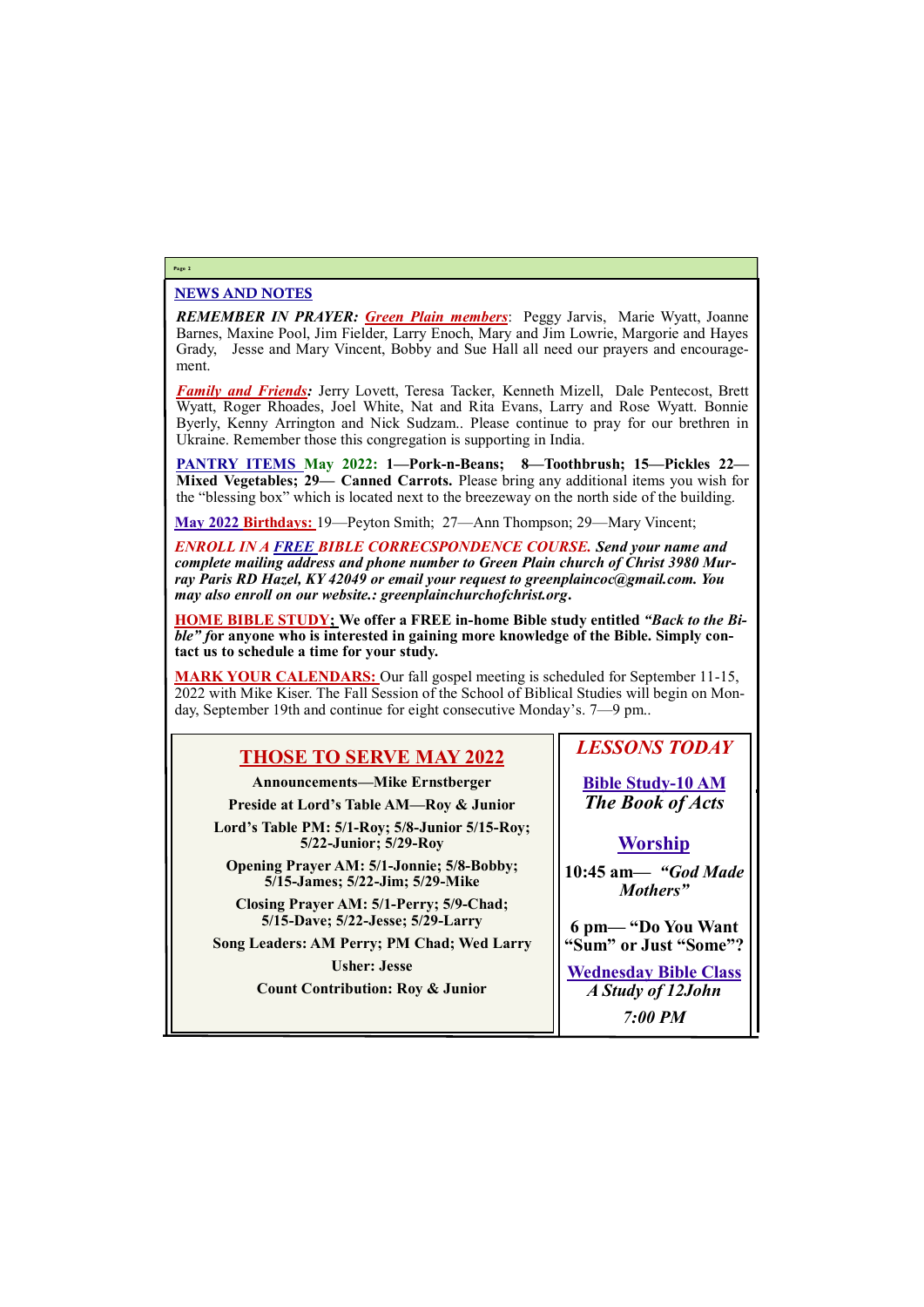#### **Page 3**

# **WORSHIP GOD** *By Mike Riley*

Christians assembled together upon the first day of the week to **worship God** through His Son, Jesus (Acts 20:7). When they met together, they studied [God](https://gewatkins.net/who-is-god/)'s word, prayed, sang hymns of praise, gave of their income, and partook

of the Lord's supper. We have examples for each of these practices within the New Testament (Acts 2:42; 1 Corinthians 14:15; 16:1-2). We see in these simple, yet powerful, actions of worship, how God desires to be worshiped in the name of His Son, Jesus.

## **Why We Worship God As We Do In The Churches of Christ**

The worship observed within the churches of Christ is one of the biggest differences that are noted by those who are not members of the church of Christ. Many want to know where the "music" is. Many want to know why the Lord's supper is observed every Sunday. Many want to know why such emphasis is placed upon Bible study. Many want to know why we do not "tithe." The answer is really quite simple, though many do not accept it. We seek to *worship God* upon the terms and conditions that God has set for worship within the New Testament.

We read within the Bible that in the New Testament "self-help" motivational speaking, but rather the preaching and teaching of the word of God. It is our desire to worship God in the way that God would have us worship Him, not in the way that makes man feel good. We seek to serve God in our worship, not

to serve self.

One will not find the word "tithe" in the New Testament. One will not find the use of mechanical instruments of music in the worship of the church in the New Testament. One will not find the Lord's supper being observed once a quarter, or month in the New Testament,

but every Sunday. One will not find with- ent attitude. Truthful worship means to *(Continued on page 4)*

## **We Worship God Because He Is Worthy**

We worship God not to gain an emotional experience, but because God is worthy of our worship. Revelation 4:11 states, "Thou art worthy, O

Lord, to receive glory and honour and power: for thou hast created all things, and for thy pleasure they are and were created." The reason for our very existence is to give pleasure to God; it makes no sense for God's creation to fashion worship practices which give pleasure to the creature rather than the creator.

#### **We Worship God in the Way He Desires to be Worshiped**

Indeed, who ought to determine how we are to worship? The one who worships? Or the one who deserves to be worshiped? Certainly, the creature has no right to tell the creator how he/she is going to worship Him. God Himself must tell us what we may do to worship; we dare not approach God with our own righteousness (Romans 10:1-3).

Jesus said that God desires to be worshiped in spirit and in truth. Spiritual worship is worshiping God out of a humble, respectful, and subservi-

*We worship God as He desires, not as we desire!*